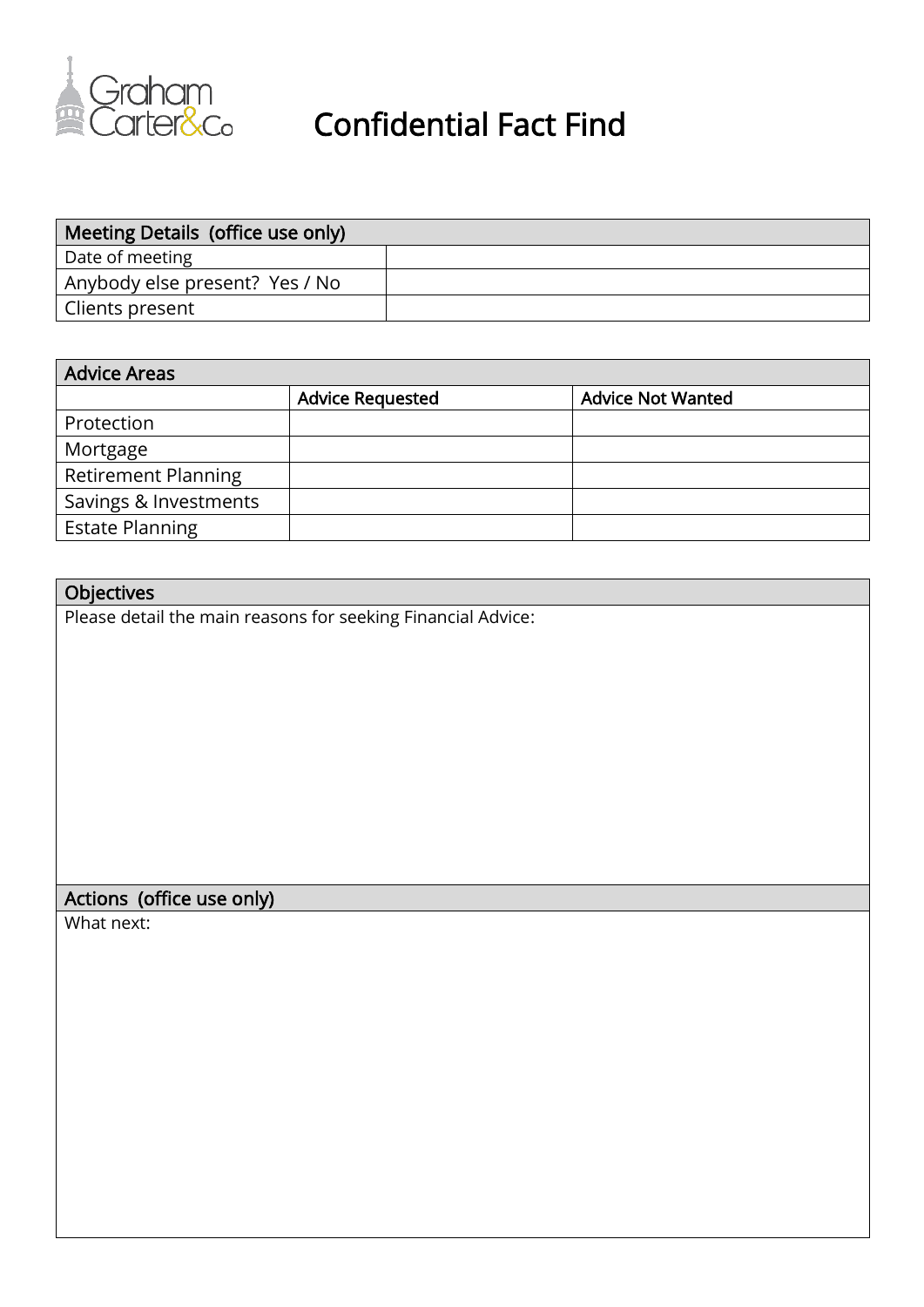| <b>PERSONAL DETAILS</b> |                   |                        |  |
|-------------------------|-------------------|------------------------|--|
|                         | <b>Self</b>       | Partner (If different) |  |
| Title                   |                   |                        |  |
| First Name (s)          |                   |                        |  |
| Surname                 |                   |                        |  |
| Maiden/Previous Name    |                   |                        |  |
| Date of Birth           |                   |                        |  |
| Gender                  |                   |                        |  |
| <b>Marital Status</b>   |                   |                        |  |
| Nationality             |                   |                        |  |
| National Insurance No.  |                   |                        |  |
| Do you have a Will?     |                   |                        |  |
| Do you have LPA?        |                   |                        |  |
| Are you currently in    |                   |                        |  |
| good health?            |                   |                        |  |
|                         |                   |                        |  |
| Are you a smoker?       |                   |                        |  |
| M. L. Compliance?       | (Office use only) | (Office use only)      |  |
| E. S. G. Issues?        | (Office use only) | (Office use only)      |  |

| <b>ADDRESS</b> |      |         |  |
|----------------|------|---------|--|
|                | Self | Partner |  |
| Address        |      |         |  |
|                |      |         |  |
|                |      |         |  |
|                |      |         |  |
|                |      |         |  |
|                |      |         |  |
| Postcode       |      |         |  |

| <b>CONTACT DETAILS</b> |      |         |
|------------------------|------|---------|
|                        | Self | Partner |
| Home Telephone         |      |         |
| Work Telephone         |      |         |
| Mobile                 |      |         |
| Email                  |      |         |

| <b>CHILDREN (INCLUDING ADULT CHILDREN)</b>               |            |        |            |            |  |
|----------------------------------------------------------|------------|--------|------------|------------|--|
| 'Related to' should be Self (S), Partner (P) or Both (B) |            |        |            |            |  |
|                                                          |            |        |            |            |  |
| Full Name                                                | <b>DOB</b> | Gender | Related To | Dependent? |  |
|                                                          |            |        |            | Yes / No   |  |
|                                                          |            |        |            | Yes / No   |  |
|                                                          |            |        |            | Yes / No   |  |
|                                                          |            |        |            | Yes / No   |  |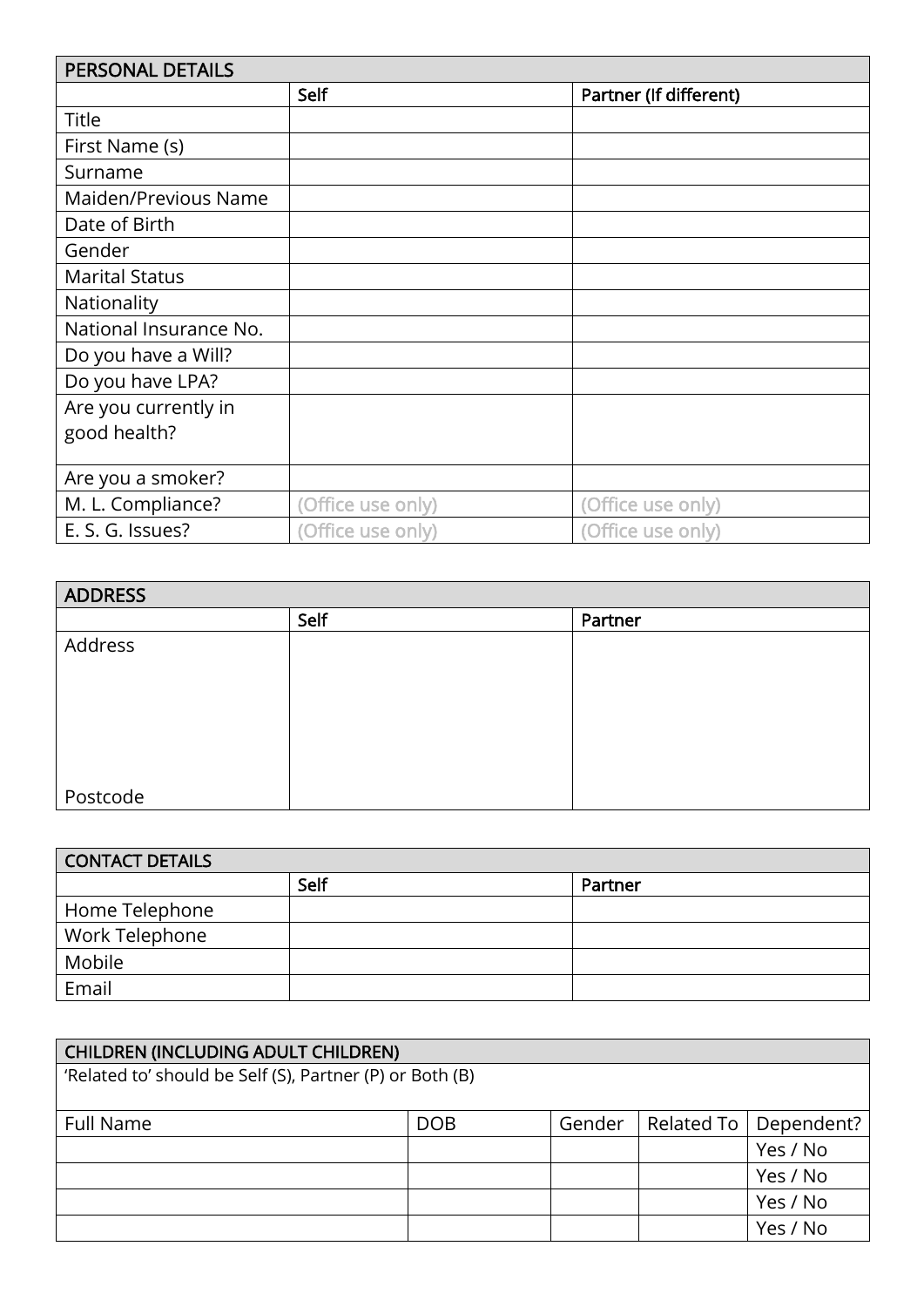| CURRENT EMPLOYMENT DETAILS |      |         |  |
|----------------------------|------|---------|--|
|                            | Self | Partner |  |
| Main Occupation            |      |         |  |
| <b>Business Name</b>       |      |         |  |

| INCOME DETAILS (please state net or gross) |            |           |              |           |
|--------------------------------------------|------------|-----------|--------------|-----------|
|                                            | Self       |           | Partner      |           |
|                                            | Amount (£) | Frequency | Amount $(E)$ | Frequency |
| <b>Basic Income</b>                        |            |           |              |           |
| Overtime                                   |            |           |              |           |
| <b>Private Pension</b>                     |            |           |              |           |
| <b>State Pension</b>                       |            |           |              |           |
| Investment Income                          |            |           |              |           |
| Pre-tax Profit                             |            |           |              |           |
| (Self-Employed)                            |            |           |              |           |
| Rental Income                              |            |           |              |           |
| Other                                      |            |           |              |           |

## EXPENDITURE

| I/We confirm that following regular expenditure, I/We have an excess income of<br>approximately $\underline{f}$ per month and/or $\underline{f}$ as a lump sum. |  |  |  |
|-----------------------------------------------------------------------------------------------------------------------------------------------------------------|--|--|--|
| Estimate of essential living costs                                                                                                                              |  |  |  |
| Estimate of optional living expenses                                                                                                                            |  |  |  |
| <b>Estimate of Total</b>                                                                                                                                        |  |  |  |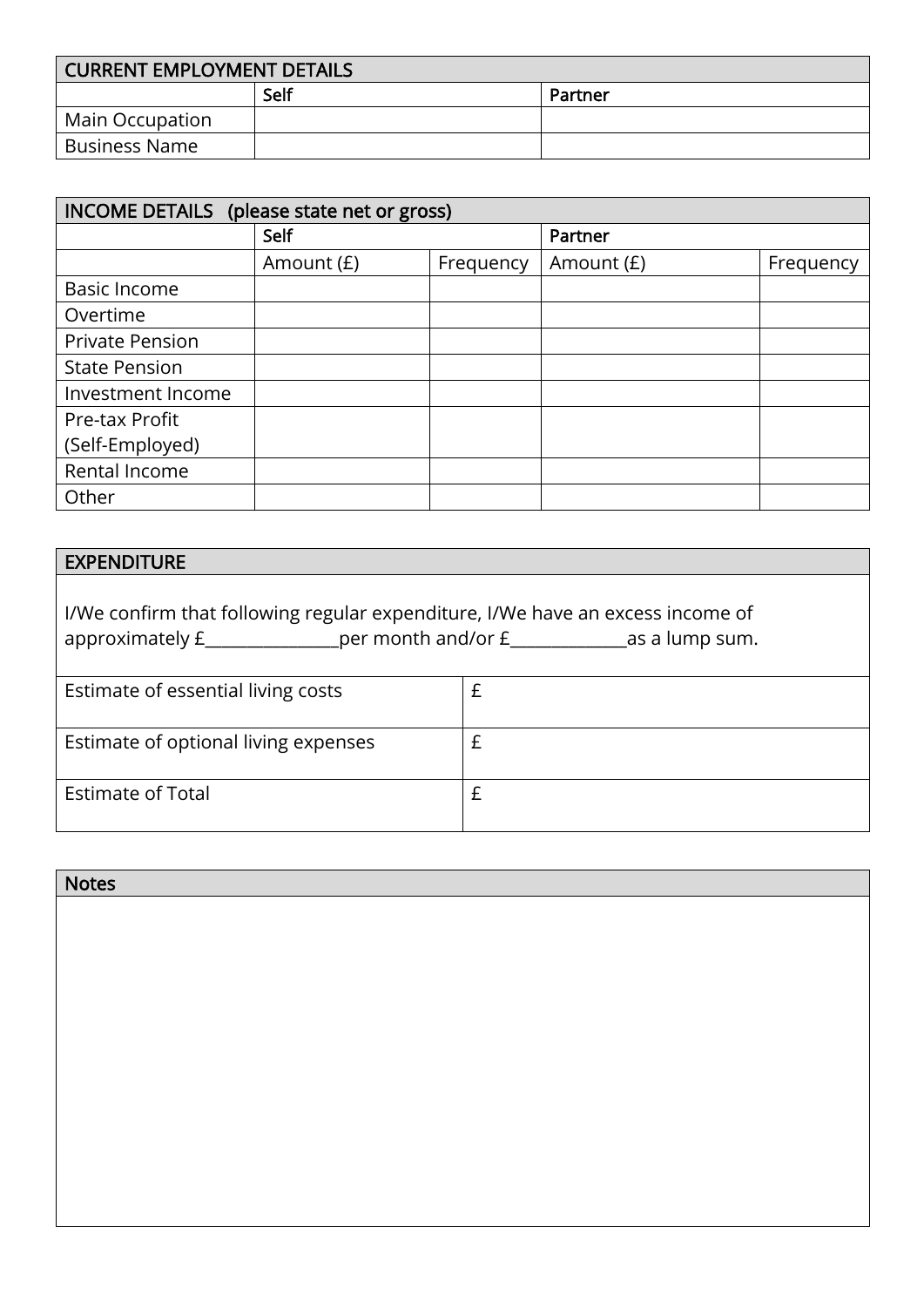| <b>SUMMARY OF ASSETS</b>                    |                                                    |           |           |  |  |
|---------------------------------------------|----------------------------------------------------|-----------|-----------|--|--|
|                                             | Owner should be Self (S), Partner (P) or Both (B). |           |           |  |  |
| Please note the actual or estimated values. |                                                    |           |           |  |  |
|                                             | Description                                        | Value (£) | Owner     |  |  |
|                                             |                                                    |           | (S, P, B) |  |  |
| Main Home                                   |                                                    |           |           |  |  |
|                                             |                                                    |           |           |  |  |
| Property/Land                               |                                                    |           |           |  |  |
|                                             |                                                    |           |           |  |  |
| <b>Business Assets</b>                      |                                                    |           |           |  |  |
|                                             |                                                    |           |           |  |  |
| Other                                       |                                                    |           |           |  |  |
|                                             |                                                    |           |           |  |  |

| <b>CASH</b> |         |        |           |               |
|-------------|---------|--------|-----------|---------------|
| Company     | Ac Type | Ac No. | Value (£) | Owner (S,P,B) |
|             |         |        |           |               |
|             |         |        |           |               |
|             |         |        |           |               |
|             |         |        |           |               |
|             |         |        |           |               |
|             |         |        |           |               |
|             |         |        |           |               |
|             |         |        |           |               |
|             |         |        |           |               |
|             |         |        |           |               |
|             |         |        |           |               |

| Investments |         |        |           |               |
|-------------|---------|--------|-----------|---------------|
| Company     | Ac Type | Ac No. | Value (£) | Owner (S,P,B) |
|             |         |        |           |               |
|             |         |        |           |               |
|             |         |        |           |               |
|             |         |        |           |               |
|             |         |        |           |               |
|             |         |        |           |               |

| <b>Shares</b> |           |               |
|---------------|-----------|---------------|
| Company       | Value (£) | Owner (S,P,B) |
|               |           |               |
|               |           |               |
|               |           |               |
|               |           |               |
|               |           |               |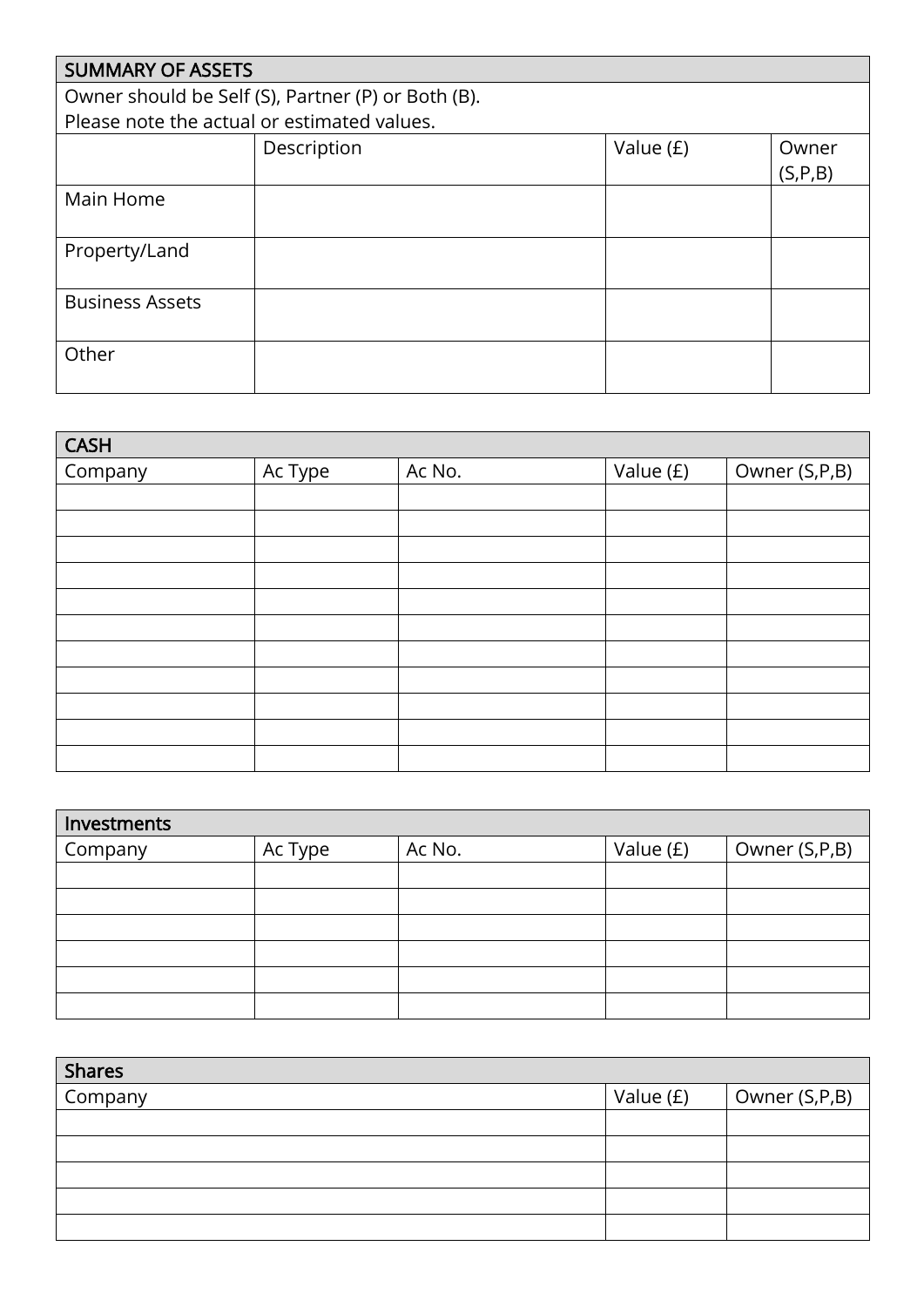## LIABILITIES

It is often advisable to repay/reduce debt prior to making an investment or committing to a regular premium.

| Do you have any liabilities?                          |                    |             | Yes / No           |  |
|-------------------------------------------------------|--------------------|-------------|--------------------|--|
| Do you wish to consider repayment or reduction of any |                    |             | Yes / No           |  |
| liabilities?                                          |                    |             |                    |  |
|                                                       | <b>Liability 1</b> | Liability 2 | <b>Liability 3</b> |  |
| Description                                           |                    |             |                    |  |
| Lender                                                |                    |             |                    |  |
| Owner (S,P,B)                                         |                    |             |                    |  |
| Amount Outstanding (£)                                |                    |             |                    |  |
| Repayment Amount (£)                                  |                    |             |                    |  |
| (Monthly)                                             |                    |             |                    |  |
| Interest Rate (%)                                     |                    |             |                    |  |
| Repayment or                                          |                    |             |                    |  |
| Interest Only?                                        |                    |             |                    |  |
| Loan Term (Years) or                                  |                    |             |                    |  |
| Maturity date                                         |                    |             |                    |  |

| <b>Notes</b> |  |
|--------------|--|
|              |  |
|              |  |
|              |  |
|              |  |
|              |  |
|              |  |
|              |  |
|              |  |
|              |  |
|              |  |
|              |  |
|              |  |
|              |  |
|              |  |
|              |  |
|              |  |
|              |  |
|              |  |
|              |  |
|              |  |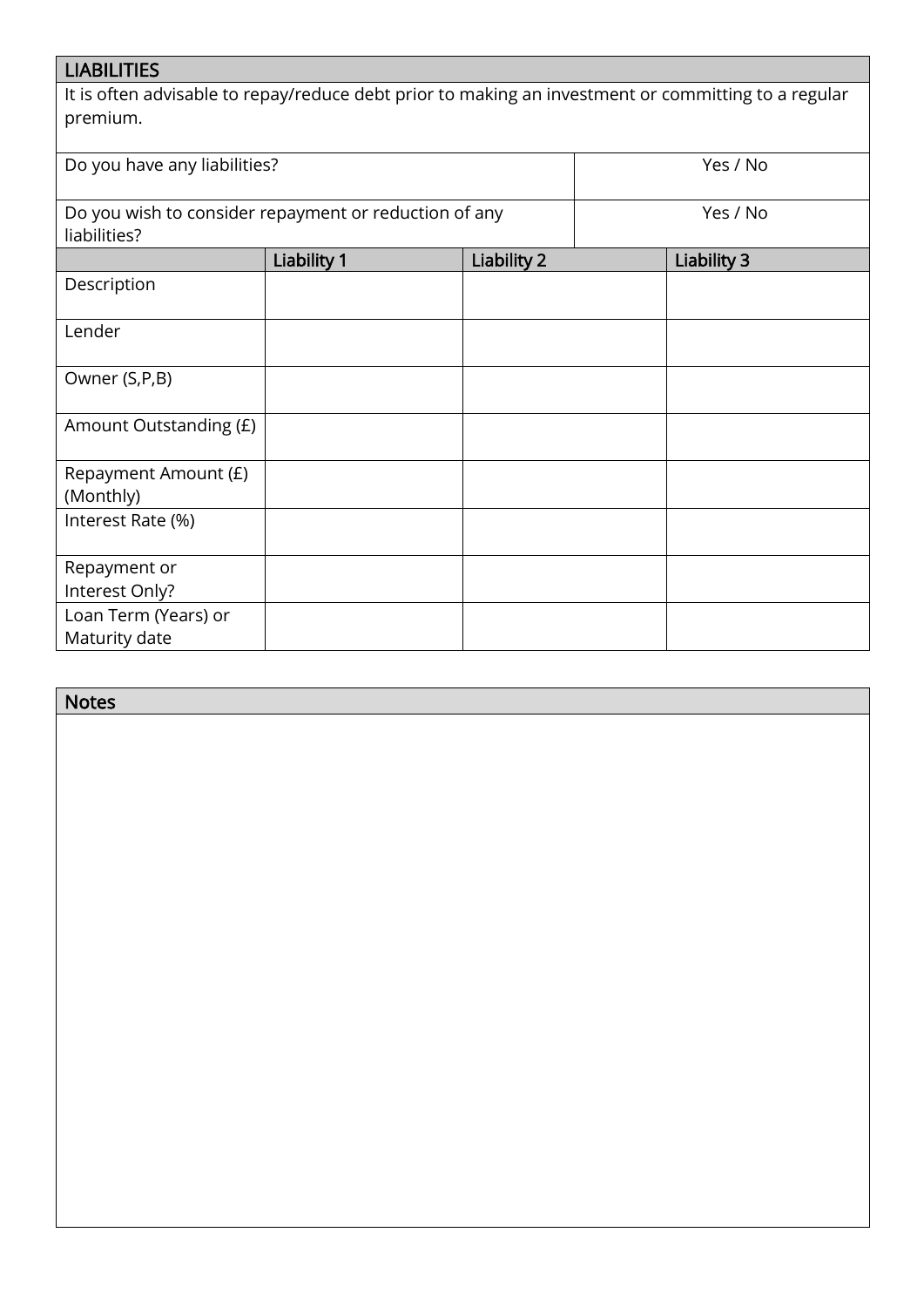| <b>PROTECTION</b> |             |                                                                                            |          |
|-------------------|-------------|--------------------------------------------------------------------------------------------|----------|
|                   |             | Do you or your partner have any cover in the event of death, ill health or incapacity etc? | Yes / No |
|                   |             |                                                                                            |          |
| Provider          | Policy Type | Details                                                                                    | LOA?     |
|                   |             |                                                                                            |          |
|                   |             |                                                                                            | Yes / No |
|                   |             |                                                                                            |          |
|                   |             |                                                                                            |          |
|                   |             |                                                                                            |          |
|                   |             |                                                                                            |          |
|                   |             |                                                                                            |          |
|                   |             |                                                                                            |          |
|                   |             |                                                                                            |          |
|                   |             |                                                                                            |          |
|                   |             |                                                                                            |          |

|                                 | <b>WORK BASED PROTECTION</b>                                                        |  |  |
|---------------------------------|-------------------------------------------------------------------------------------|--|--|
| Detail of work group life cover |                                                                                     |  |  |
|                                 |                                                                                     |  |  |
| Self:                           |                                                                                     |  |  |
| Partner:                        |                                                                                     |  |  |
|                                 | How long will your employer continue to pay your salary in the event of ill health? |  |  |
| Self                            |                                                                                     |  |  |
| Partner                         |                                                                                     |  |  |

| <b>Notes</b> |
|--------------|
|              |
|              |
|              |
|              |
|              |
|              |
|              |
|              |
|              |
|              |
|              |
|              |
|              |
|              |
|              |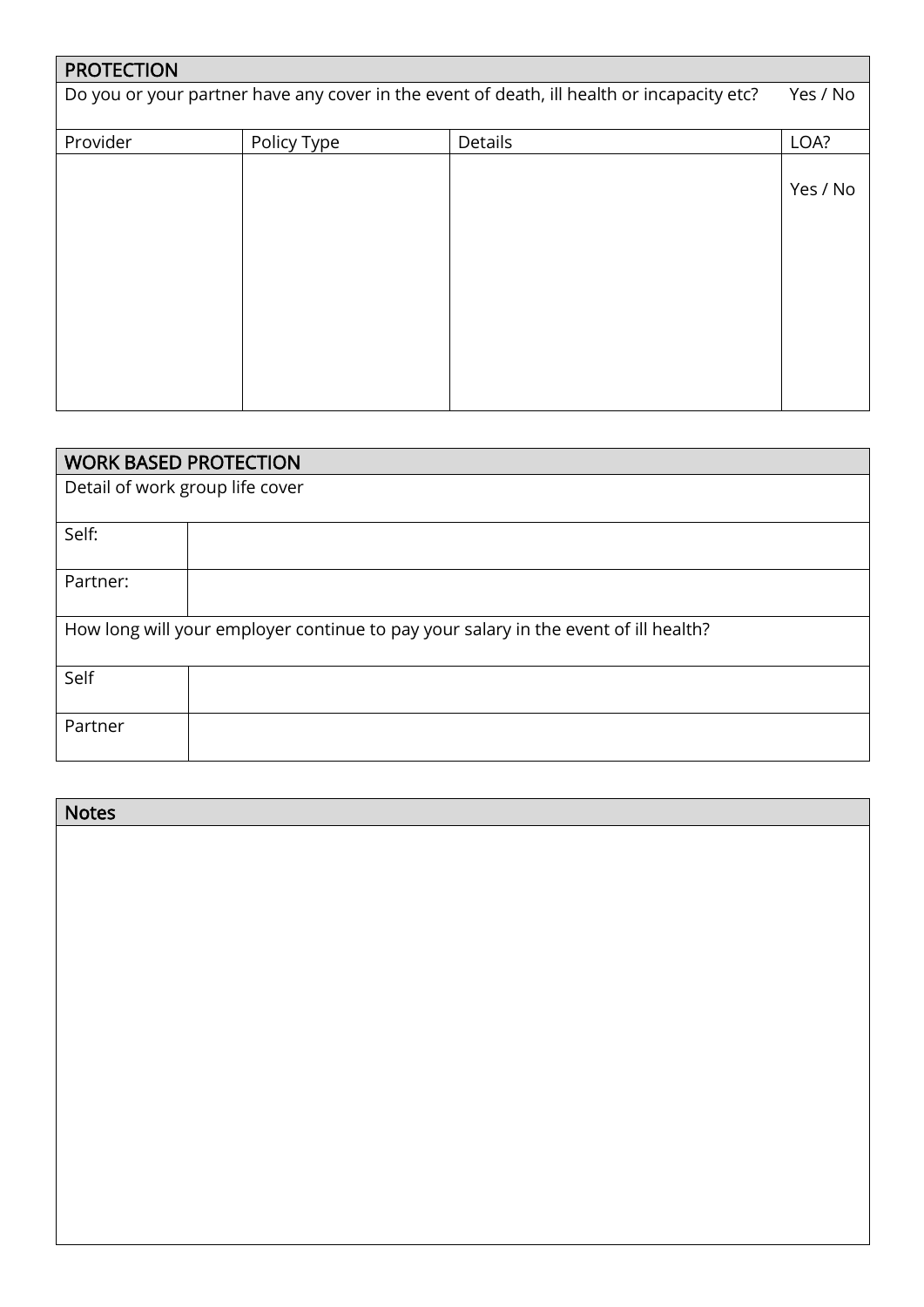| RETIREMENT        |                                                                                             |
|-------------------|---------------------------------------------------------------------------------------------|
|                   | In today's terms, how much do you anticipate you will need in retirement? Please express as |
| £ or % of salary. |                                                                                             |
| Self:             | At age required:                                                                            |
| Partner:          | At age required:                                                                            |

|          | <b>DETAILS OF CURRENT &amp; PAST WORK PENSION PLANS</b> |                                                                                         |          |  |
|----------|---------------------------------------------------------|-----------------------------------------------------------------------------------------|----------|--|
|          |                                                         | Are you, or have you been, a member of a company pension scheme?                        |          |  |
| Self:    |                                                         | YES / NO                                                                                |          |  |
| Partner: |                                                         | YES / NO                                                                                |          |  |
|          |                                                         | If YES, please provide as much information below about your company pension as you can. |          |  |
| Provider | <b>Details</b>                                          |                                                                                         | LOA?     |  |
|          |                                                         |                                                                                         | Yes / No |  |

| DETAILS OF OTHER PENSION PLANS |         |          |  |
|--------------------------------|---------|----------|--|
| Provider                       | Details | LOA?     |  |
|                                |         | Yes / No |  |
|                                |         |          |  |
|                                |         |          |  |
|                                |         |          |  |
|                                |         |          |  |

| <b>NOTES</b> |  |
|--------------|--|
|              |  |
|              |  |
|              |  |
|              |  |
|              |  |
|              |  |
|              |  |
|              |  |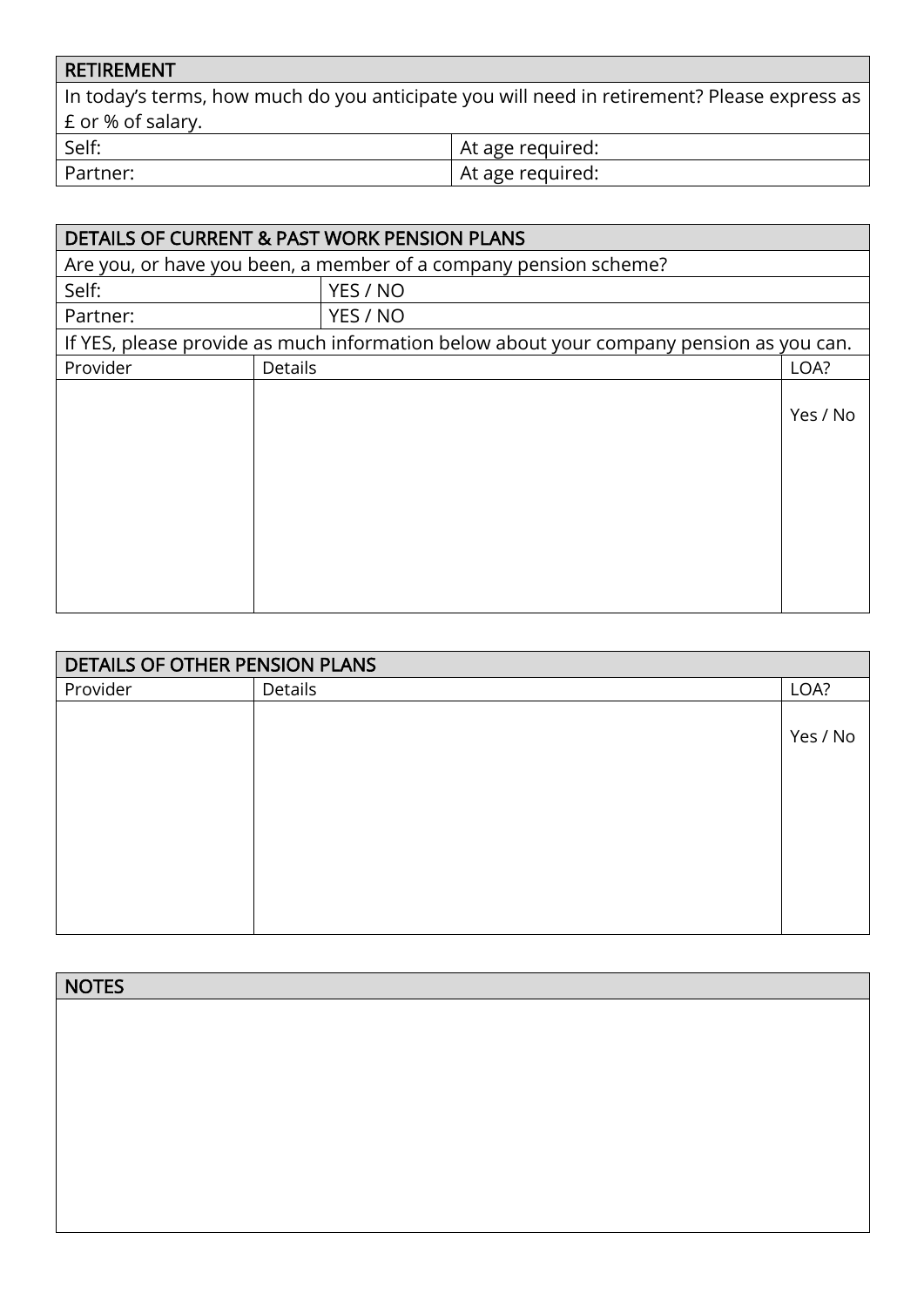| <b>ESTATE PLANNING</b>                                                            |          |         |  |  |  |
|-----------------------------------------------------------------------------------|----------|---------|--|--|--|
| If you have a current Will, please give details of the main financial provisions. |          |         |  |  |  |
|                                                                                   | Self     | Partner |  |  |  |
| Main terms of the Will                                                            |          |         |  |  |  |
| Executors (the person who<br>will administer your Will)                           |          |         |  |  |  |
| Have you made, or do you intend to make any gifts for inheritance tax purposes?   |          |         |  |  |  |
| Self:                                                                             | YES / NO |         |  |  |  |
| Partner:                                                                          | YES / NO |         |  |  |  |
| Do you expect to receive any gifts of inheritance?                                |          |         |  |  |  |
| Self:                                                                             | YES / NO |         |  |  |  |
| Partner:                                                                          | YES / NO |         |  |  |  |

| <b>Notes</b> |
|--------------|
|              |
|              |
|              |
|              |
|              |
|              |
|              |
|              |
|              |
|              |
|              |
|              |
|              |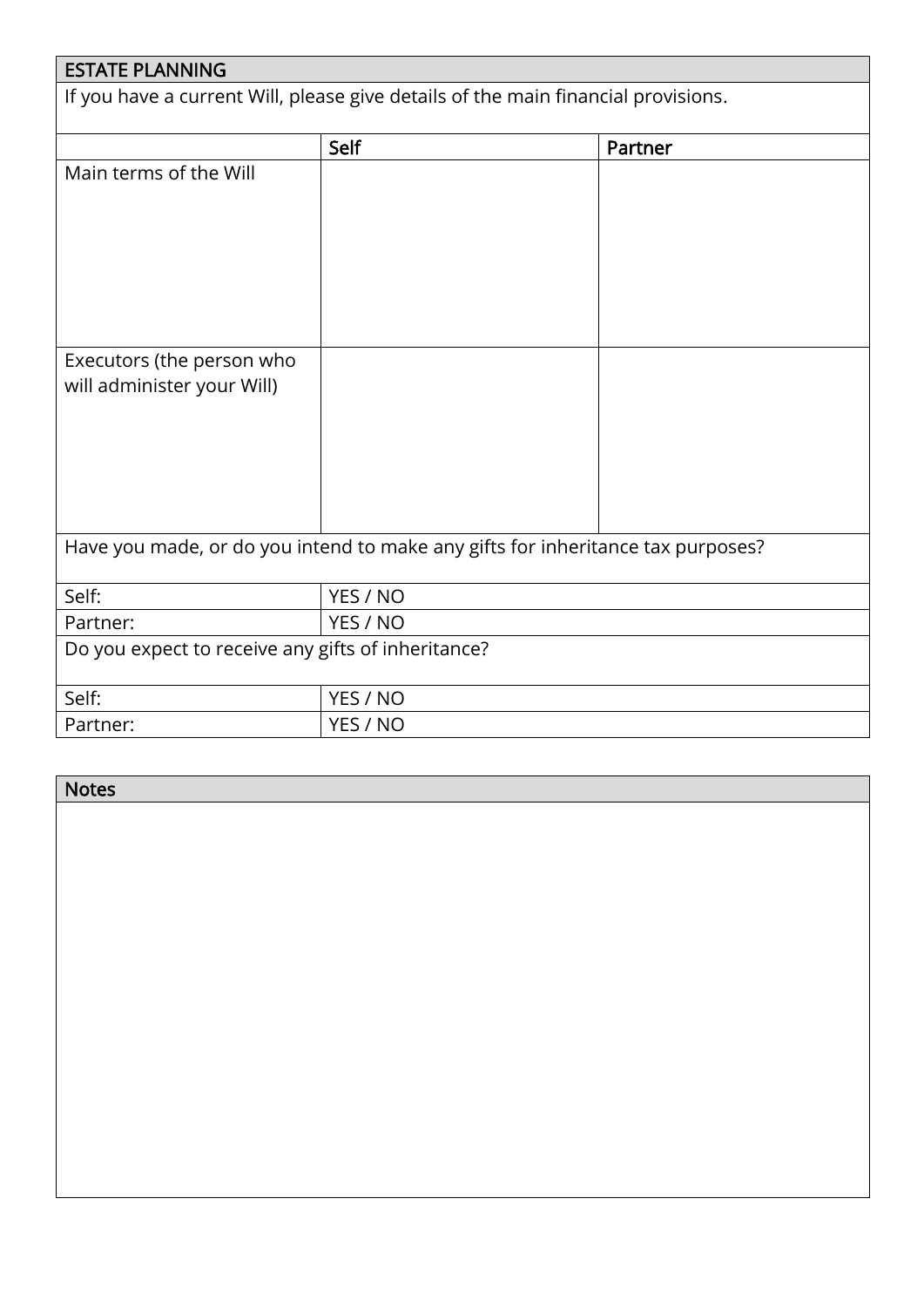| <b>RISK PROFILE</b>                                                              | Self                |                                            | Partner                  |                                            |
|----------------------------------------------------------------------------------|---------------------|--------------------------------------------|--------------------------|--------------------------------------------|
| 1. I would enjoy exploring investment                                            | $\circ$             | I Strongly agree with this                 | O                        | I Strongly agree with this                 |
| opportunities for my money.                                                      | $\circ$             | statement<br>I tend to agree with this     | O                        | statement<br>I tend to agree with this     |
|                                                                                  |                     | statement                                  |                          | statement                                  |
|                                                                                  | $\circ$             | I neither agree nor                        | $\circ$                  | I neither agree nor                        |
|                                                                                  |                     | disagree with this<br>statement            |                          | disagree with this<br>statement            |
|                                                                                  | O                   | I tend to disagree with this               | $\circ$                  | I tend to disagree with this               |
|                                                                                  |                     | statement                                  |                          | statement                                  |
|                                                                                  | $\circ$             | I strongly disagree with<br>this statement | $\circlearrowright$      | I strongly disagree with<br>this statement |
|                                                                                  |                     |                                            |                          |                                            |
| 2. I would go for the best possible return even<br>if there were risk involved.  | $\circ$             | Always                                     | $\circ$                  | Always                                     |
|                                                                                  | O<br>$\circ$        | Usually<br>Sometimes                       | $\circ$<br>O             | Usually<br>Sometimes                       |
|                                                                                  | $\circ$             | Rarely                                     | $\circ$                  | Rarely                                     |
|                                                                                  | $\circ$             | Never                                      | O                        | Never                                      |
| 3. How would you describe your typical                                           | O                   | Very adventurous                           | $\circ$                  | Very adventurous                           |
| attitude when making important financial                                         | O                   | Fairly adventurous                         | $\circlearrowright$      | Fairly adventurous                         |
| decisions?                                                                       | O                   | Average                                    | O                        | Average                                    |
|                                                                                  | O                   | Fairy cautious<br><b>Very Cautious</b>     | $\circ$                  | Fairy cautious<br><b>Very Cautious</b>     |
|                                                                                  | $\circ$             |                                            | $\circ$                  |                                            |
| 4. What amount of risk do you feel you have                                      | $\circlearrowright$ | Very Large                                 | $\circ$                  | Very Large                                 |
| taken with your past financial decisions?                                        | $\circ$<br>$\circ$  | Large<br>Medium                            | $\circ$<br>$\circ$       | Large<br>Medium                            |
|                                                                                  | $\circ$             | Small                                      | O                        | Small                                      |
|                                                                                  | $\circ$             | Very Small                                 | $\circ$                  | Very Small                                 |
| 5. To reach my financial goal I prefer an                                        | $\circ$             | I strongly agree with this                 | $\circlearrowright$      | I strongly agree with this                 |
| investment which is safe and grows slowly but                                    |                     | statement                                  |                          | statement                                  |
| steadily, even if it means lower growth overall.                                 | O                   | I tend to agree with this<br>statement     | O                        | I tend to agree with this<br>statement     |
|                                                                                  | $\circ$             | I neither agree nor                        | O                        | I neither agree nor                        |
|                                                                                  |                     | disagree with this                         |                          | disagree with this                         |
|                                                                                  |                     | statement                                  |                          | statement                                  |
|                                                                                  | $\circ$             | I tend to disagree with this<br>statement  | O                        | I tend to disagree with this<br>statement  |
|                                                                                  | 0                   | I strongly disagree with                   | O                        | I strongly disagree with                   |
|                                                                                  |                     | this statement                             |                          | this statement                             |
| 6. I am looking for high investment growth. I                                    | $\circlearrowright$ | I strongly agree with this                 | $\circ$                  | I strongly agree with this                 |
| am willing to accept the possibility of greater<br>losses to achieve this.       | $\circ$             | statement<br>I tend to agree with this     | O                        | statement<br>I tend to agree with this     |
|                                                                                  |                     | statement                                  |                          | statement                                  |
|                                                                                  | 0                   | I neither agree nor                        | O                        | I neither agree nor                        |
|                                                                                  |                     | disagree with this<br>statement            |                          | disagree with this<br>statement            |
|                                                                                  | O                   | I tend to disagree with this               | O                        | I tend to disagree with this               |
|                                                                                  |                     | statement                                  |                          | statement                                  |
|                                                                                  | O                   | I strongly disagree with<br>this statement | O                        | I strongly disagree with<br>this statement |
|                                                                                  |                     |                                            |                          |                                            |
| 7. If you had money to invest, how much                                          | $\circ$             | All of it                                  | $\circlearrowright$      | All of it                                  |
| would you be willing to place in an investment                                   | O                   | More than half                             | O                        | More than half                             |
| with possible high returns but a similar<br>chance of losing some of your money? | O<br>O              | Half<br>Less than half                     | $\circlearrowright$<br>O | Half<br>Less than half                     |
|                                                                                  | O                   | Very little if any                         | O                        | Very little if any                         |
|                                                                                  |                     |                                            |                          |                                            |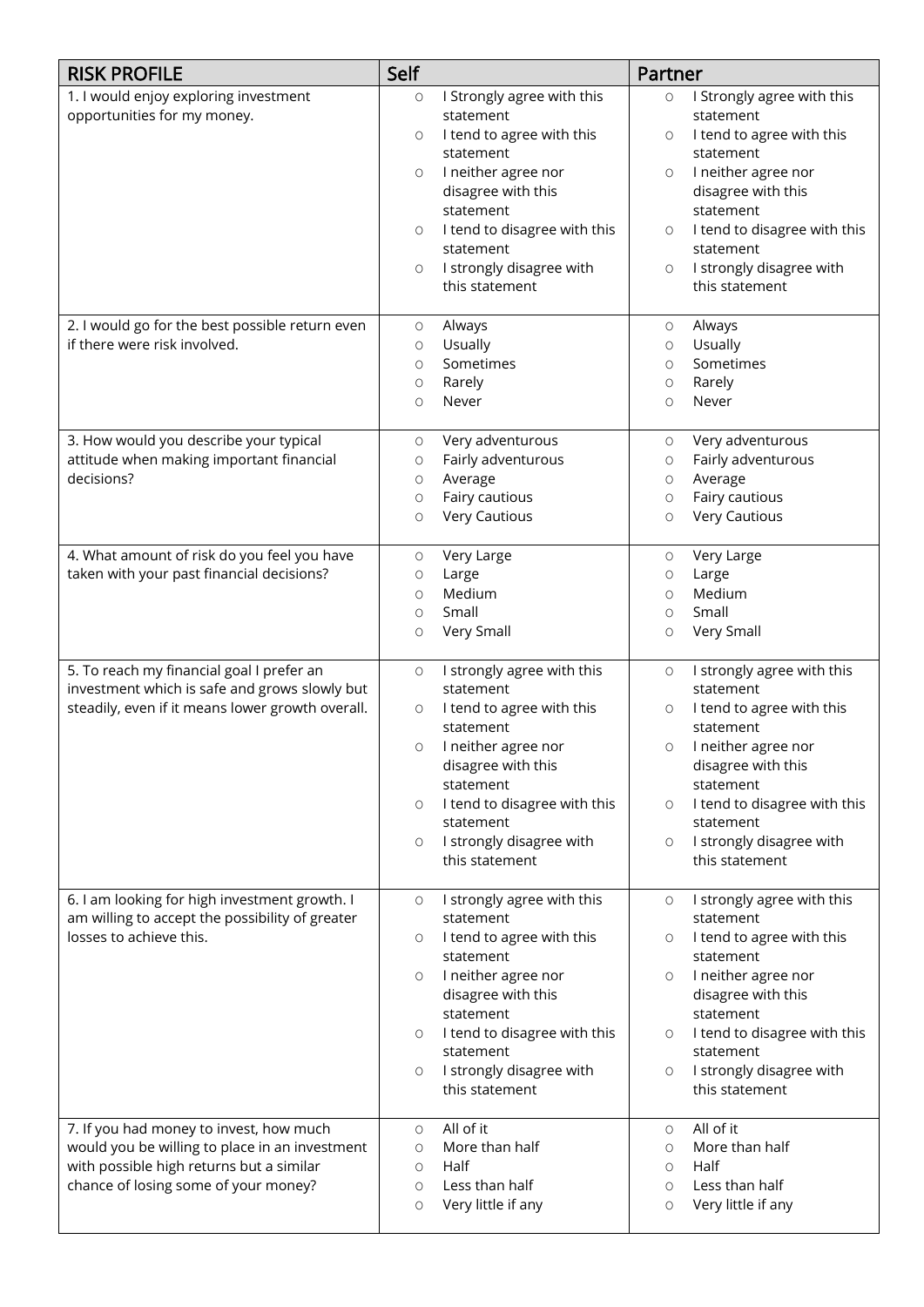| 8. How do you think that a friend who knows<br>you well would describe your attitude to<br>taking financial risks?<br>9. If you had picked an investment with<br>potential for large gains but also the risk of<br>large losses how would you feel: | $\circ$<br>O<br>O<br>$\circ$<br>O<br>O<br>O<br>$\circ$<br>O<br>$\circ$ | Daring<br>Sometimes daring<br>A thoughtful risk taker<br>Careful<br>Very cautious and risk<br>averse<br>Panicked and very<br>uncomfortable<br>Quite uneasy<br>A little concerned<br>Accepting of the possible<br>highs and lows<br>Excited by the potential for<br>gain                                                                                 | $\circ$<br>$\circlearrowright$<br>$\circlearrowright$<br>$\circ$<br>$\circ$<br>0<br>О<br>$\circ$<br>О<br>O | Daring<br>Sometimes daring<br>A thoughtful risk taker<br>Careful<br>Very cautious and risk<br>averse<br>Panicked and very<br>uncomfortable<br>Quite uneasy<br>A little concerned<br>Accepting of the possible<br>highs and lows<br>Excited by the potential for<br>gain                                                                                 |
|-----------------------------------------------------------------------------------------------------------------------------------------------------------------------------------------------------------------------------------------------------|------------------------------------------------------------------------|---------------------------------------------------------------------------------------------------------------------------------------------------------------------------------------------------------------------------------------------------------------------------------------------------------------------------------------------------------|------------------------------------------------------------------------------------------------------------|---------------------------------------------------------------------------------------------------------------------------------------------------------------------------------------------------------------------------------------------------------------------------------------------------------------------------------------------------------|
| 10. Imagine that you have some money to<br>invest and a choice of two investment<br>products, which option would you choose?                                                                                                                        | $\circlearrowright$<br>O<br>O                                          | A product with a low<br>average annual return but<br>almost no risk of loss of<br>the initial investment<br>A product with a higher<br>average annual return but<br>some risk of losing part of<br>the initial investment<br>A mixture of low average<br>annual return but almost<br>no risk of loss and high<br>average annual return but<br>some loss | $\circ$<br>0<br>$\circ$                                                                                    | A product with a low<br>average annual return but<br>almost no risk of loss of<br>the initial investment<br>A product with a higher<br>average annual return but<br>some risk of losing part of<br>the initial investment<br>A mixture of low average<br>annual return but almost<br>no risk of loss and high<br>average annual return but<br>some loss |
| 11. I would prefer small certain gains to large<br>uncertain ones                                                                                                                                                                                   | O<br>$\circ$<br>$\circ$<br>O<br>$\circ$                                | I strongly agree with this<br>statement<br>I tend to agree with this<br>statement<br>I neither agree nor<br>disagree with this<br>statement<br>I tend to disagree with this<br>statement<br>I strongly disagree with<br>this statement                                                                                                                  | 0<br>O<br>$\circ$<br>O<br>$\circ$                                                                          | I strongly agree with this<br>statement<br>I tend to agree with this<br>statement<br>I neither agree nor<br>disagree with this<br>statement<br>I tend to disagree with this<br>statement<br>I strongly disagree with<br>this statement<br>I'm excited about the                                                                                         |
| 12. When considering a major financial<br>decision which statement BEST describes the<br>way you think about the possible losses or the<br>possible gains?                                                                                          | $\circ$<br>O<br>$\circ$<br>$\circ$<br>$\circ$                          | I'm excited about the<br>possible gains<br>I'm optimistic about<br>possible gains<br>I think about both the<br>possible gains and losses<br>I am conscious of the<br>possible losses<br>I worry about the possible<br>losses                                                                                                                            | $\circ$<br>О<br>$\circ$<br>$\circ$<br>О                                                                    | possible gains<br>I'm optimistic about<br>possible gains<br>I think about both the<br>possible gains and losses<br>I am conscious of the<br>possible losses<br>I worry about the possible<br>losses                                                                                                                                                     |